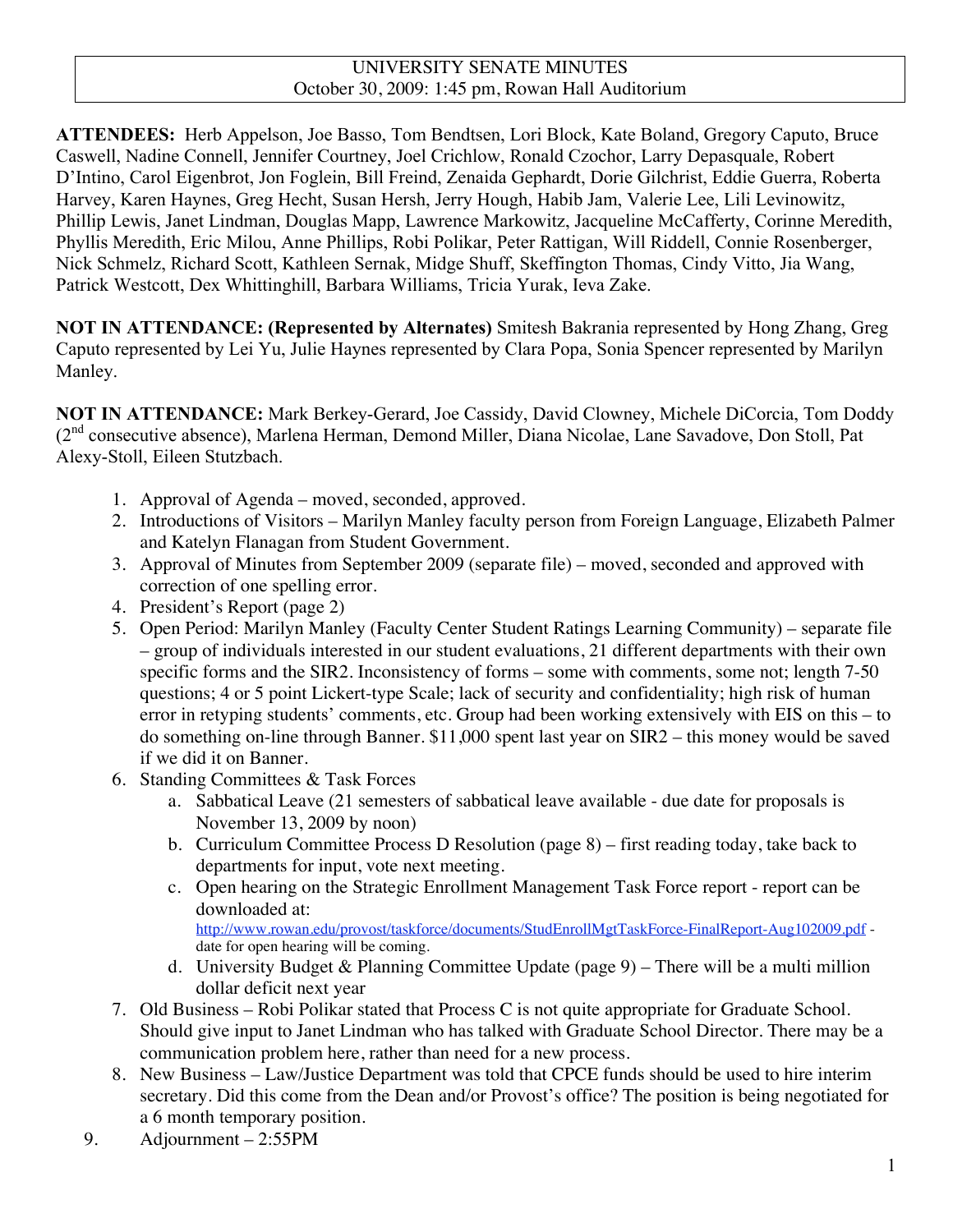- 1. Change in Freshman Registration Procedure? Meeting in two weeks. Roberta will attend.
- 2. Summer School/CPCE funds procedure page 3 Provost will just be the banker. Form is in place, made by Eric. Provost has signed off on all requests so far – only questioned one request. Request does not have to go to Dean. Dean cannot withhold funds – in theory.
- 3. 2010-11 Cost Center Model (CPCE, Summer, Graduate School, Camden) page 4 proposed cost center model created by Eric. For fiscal year 2010-2011. Perhaps not for summer 2010 as this would include both fiscal year 2009-2010 and 2010-2011. Wouldn't work very well to have summer operating under two different models. Provost will most likely decide which model will be used this summer. Has been reviewed and approved by cabinet – next hurdle is the Board of Trustees to approve it. Previously there were different models for CPCE, Summer and Graduate School was to be the 3<sup>rd</sup> Cost Center.
- 4. Replacement Faculty Lines Update page 5 56 faculty lines being replaced over next 5 years. There should be 17 searches this year. Deans base their decisions on information given them by departments. Greg Hecht mentioned that advertisements for some faculty positions have gone out already. Where are the new lines going? Data and trends were looked at before these allocations were made.
- 5. Senate scholarship committee to collect departmental scholarship process Asking each department to collect info and give to Senate President – and then to Financial Aid.
- 6. Medical School Advisory Committee Minutes pages 6 to 7 There was a meeting earlier today. There are official minutes and then Trish Yurak can give us her candid comments on what happened. Cooper people seem positive and excited about partnership with Rowan. Like our shared governance concept, etc. Perhaps we should invite them to one of our meetings at some time. Advisory Committee members will visit Cooper on December  $2<sup>nd</sup>$ . Skeff Thomas was also at meeting, has nothing to add to Trish's comments.
- 7. Academic Integrity Workshops Initiative: Develop a collaborative effort/team with representatives from academic affairs and student affairs – now that we have an academic integrity policy that requires students to attend an academic integrity workshop – the university needs to create/provide such a workshop. Volunteers should contact Eric.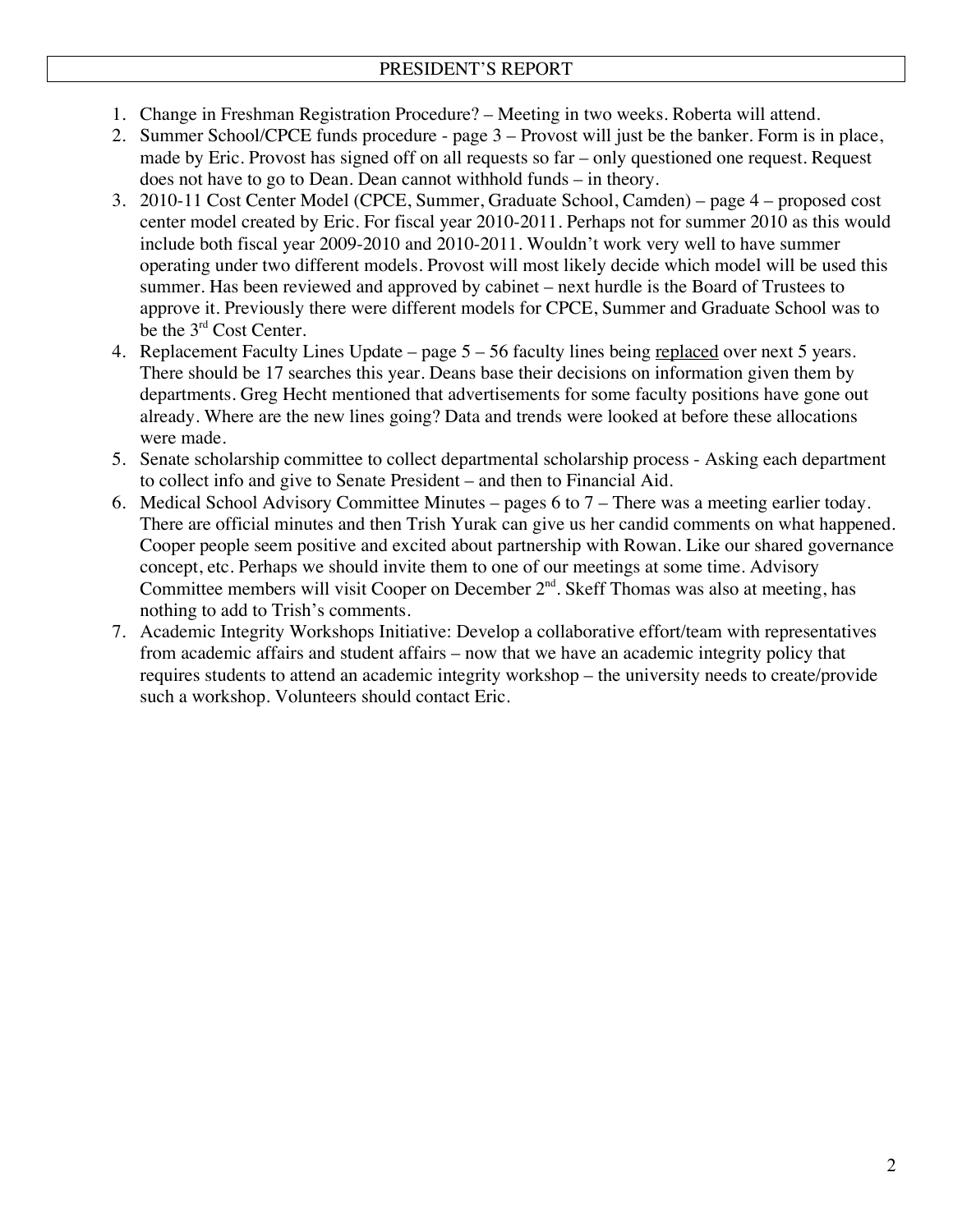# **Request for funds from CPCE summer profits**

| Date:             | Department: |        |      |
|-------------------|-------------|--------|------|
| Requestor's Name: |             | Email: | Ext: |

Brief description of request:

Amount of request (attach supporting documentation and travel form if necessary): \_\_\_\_\_\_

| Signature of Dept Chair: | Date: |
|--------------------------|-------|
| Signature of Provost:    | Date: |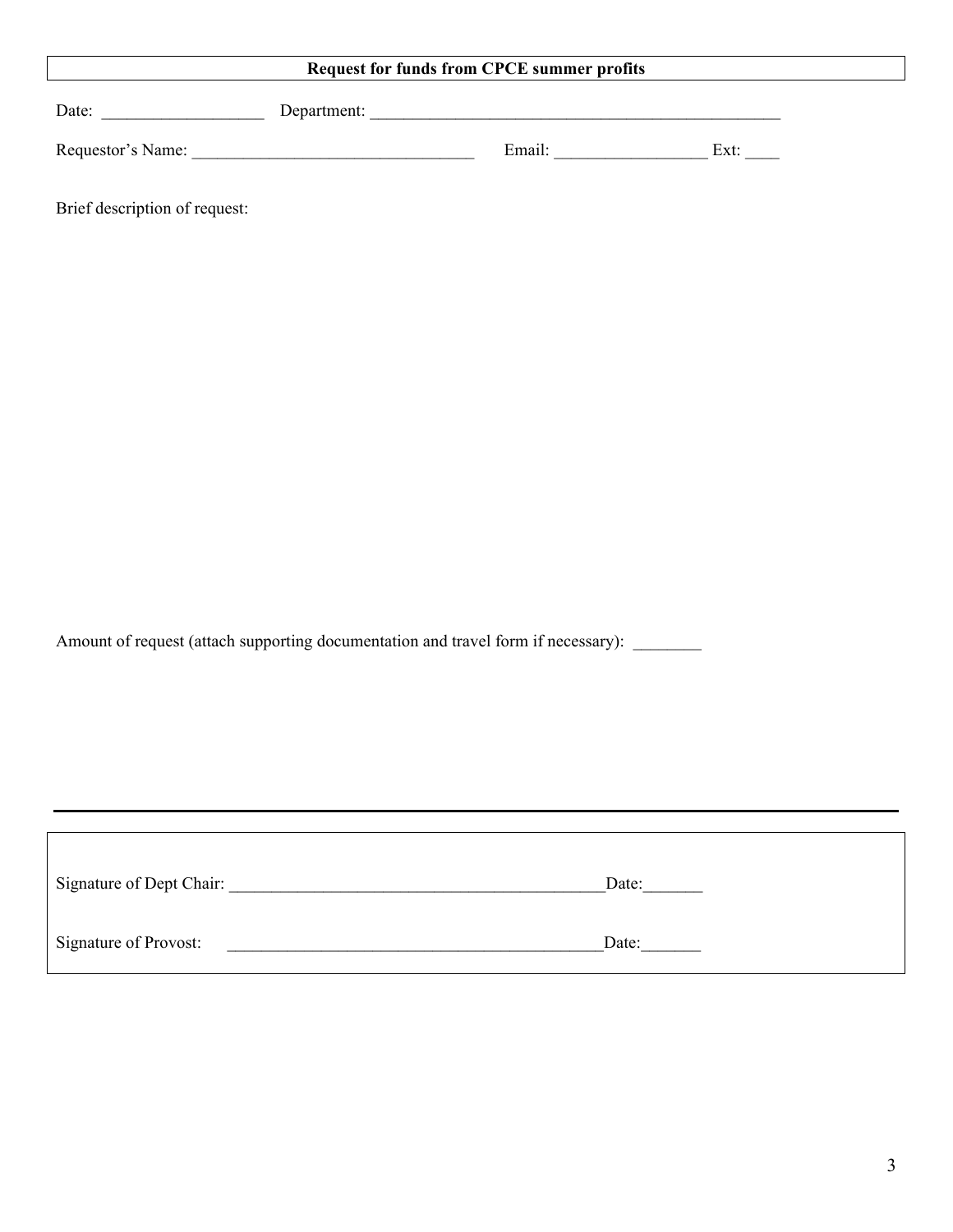# **Proposed Cost Center Model for 2010-11**

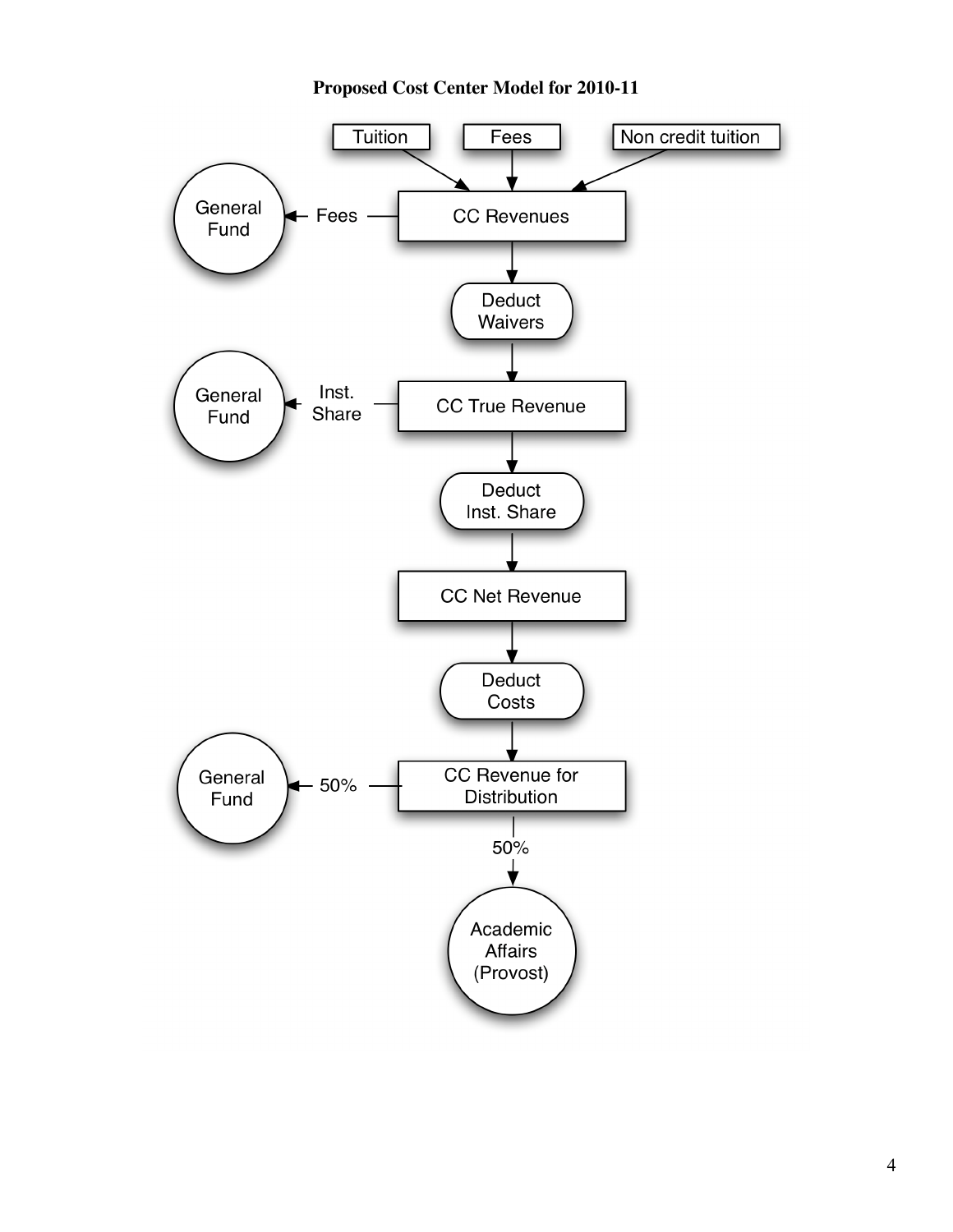|              |                | <b>SEARCHES</b>         |                  |                         |                  |                         |                |                |
|--------------|----------------|-------------------------|------------------|-------------------------|------------------|-------------------------|----------------|----------------|
|              |                |                         |                  |                         |                  |                         |                | Requests       |
| College      | Vacancies      | <b>FY10</b>             | <b>FY11</b>      | <b>FY12</b>             | <b>FY13</b>      | <b>FY14</b>             | Allocation     | by Deans       |
| <b>BUS</b>   | $\overline{0}$ | 1                       | $\boldsymbol{0}$ | $\boldsymbol{0}$        | $\boldsymbol{0}$ | $\boldsymbol{0}$        |                | 18             |
| <b>COM</b>   | 6              | $\overline{\mathbf{3}}$ | $\overline{2}$   | $\overline{2}$          | 1                | 1                       | 9              | 9              |
| <b>EDU</b>   | 34             | $\overline{7}$          | 6                | 6                       | 5                | $\overline{\mathbf{4}}$ | 28             | 78             |
| <b>ENG</b>   | $\overline{0}$ | 1                       | $\boldsymbol{0}$ | $\boldsymbol{0}$        | $\boldsymbol{0}$ | $\boldsymbol{0}$        |                | 5              |
| <b>FPA</b>   | 3              | 1                       | 1                | $\boldsymbol{0}$        | $\boldsymbol{0}$ | $\boldsymbol{0}$        | $\overline{2}$ | $\overline{4}$ |
| LAS          | 13             | $\overline{\mathbf{4}}$ | 4                | $\overline{\mathbf{3}}$ | $\overline{2}$   | $\overline{2}$          | 15             | 33             |
| <b>TOTAL</b> | 56             | 17                      | 13               | 11                      | 8                | 7                       | 56             | 147            |

# Replacement Faculty Lines Allocation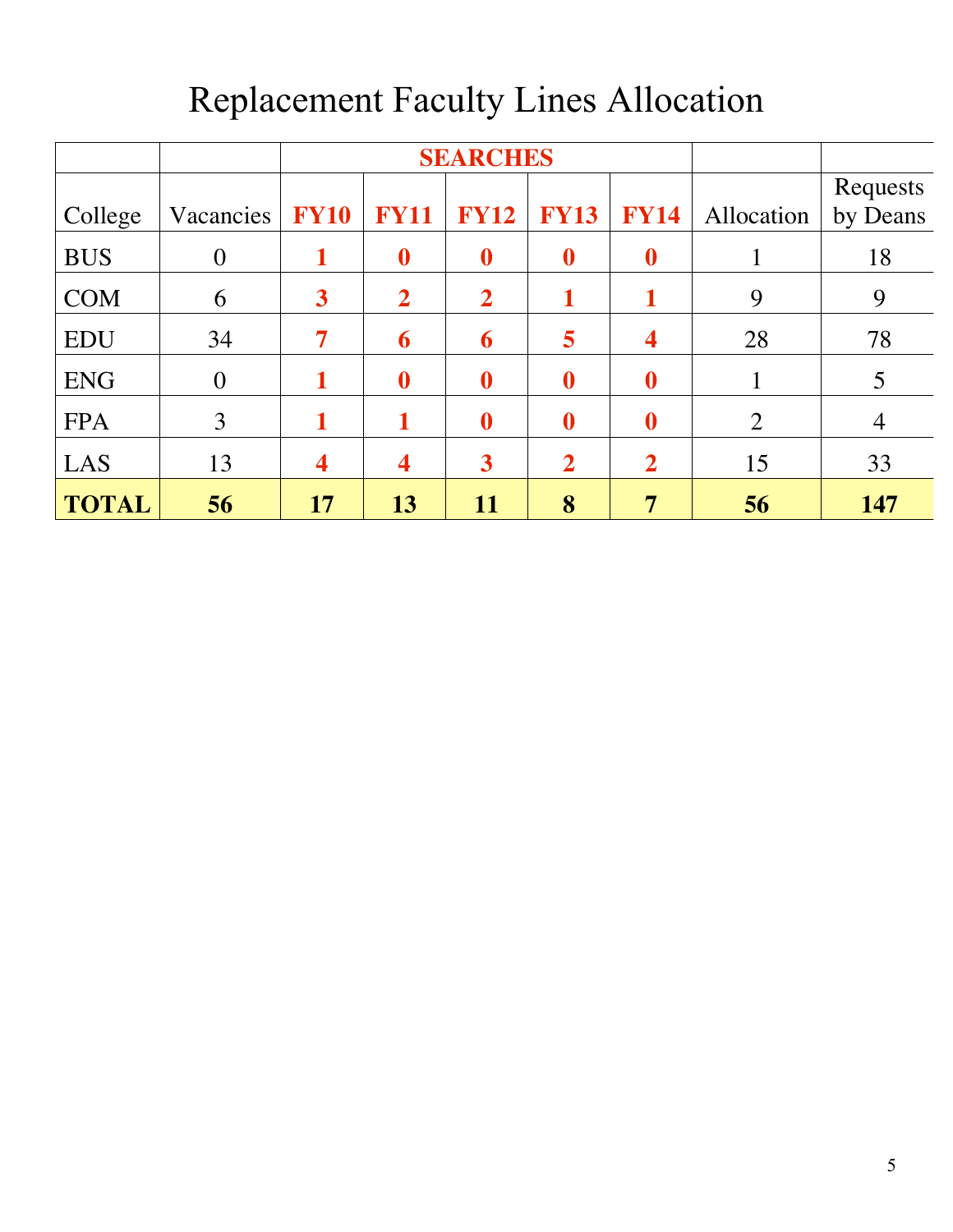# **R/C
Medical
School
Advisory
Committee**

**Meeting Notes** *September 30, 2009 Provost's Conference Room/1 p.m.*

*Committee Members In Attendance*: S. Chin, T. Gallia, L. Holbrook, C. Jordan-Cox, T. McCombs, A. Mordosky, L. Palmer, M. Pontes, C. Teston, S. Thomas, N. Yovnello, T. Yurak, R. Zazzali

*Committee Staff/Liaisons:* S. Ayres/recorder, J. Cardona/Communications Facilitator, C. Faison/LCME Liaison

*Guests:* D. Farish, S. Slater (representing R. Hesketh)

Dr. Gallia, committee convener, welcomed everyone and thanked all for agreeing to serve on the Advisory Committee.

- Dr. Farish gave highlights of how the agreement between Rowan University and Cooper came about.
	- Began three years ago during a casual conversation he had with Christopher Olivia of Cooper who indicated he had been waiting over 20 years for a medical school and felt Rowan might be a good partner
	- ‐ Olivia's successor, John Sheridan, met with Dr. Farish and noted things were at a crisis point with the arrival of a new president at UMDNJ and plans for the medical school had come to a halt - asked if Rowan would be interested
		- o Chairs of the two boards (Rowan and Cooper) met and conversations went quite well
		- o George Norcross, chair of Cooper's Board, talked to Governor Corzine about changing but Corzine urged Cooper to try to work things out with UMDNJ – after a year nothing had moved forward
		- o Executive Committees of Rowan/Cooper trustee boards met and decided to move forward with the medical school
		- o An Executive Order was signed by Governor Corzine at the end of June and became final on August 23 (finalized after a 60 day waiting period during which time it could have been reversed by the Legislature)
		- o Senator Sweeney will be presenting legislation during the lame duck session to request that Rowan be changed from a state college/university to a state research university and will be the deal breaker – impossible burden without increased funding
	- The medical school must be financially viable on its own and Rowan is not in a position to contribute any money
		- o Consultants are researching to make sure funds are available
		- o Agreement in process being worked through regarding legal issues between Cooper and Rowan regarding how governed and funded
		- $\circ$  Concern of Dr. Farish even if there is enough money, is the foundation of the university strong enough for this additional burden that will impact us in ways we can't predict (i.e. Financial Aid, library books, etc.)
	- Dean of the Medical School has to have a working relationship with Cooper and its faculty
		- o Search committee for the dean must have a membership equally shared by Cooper and Rowan
		- o Search committee will be supported by Witt/Kiefer search firm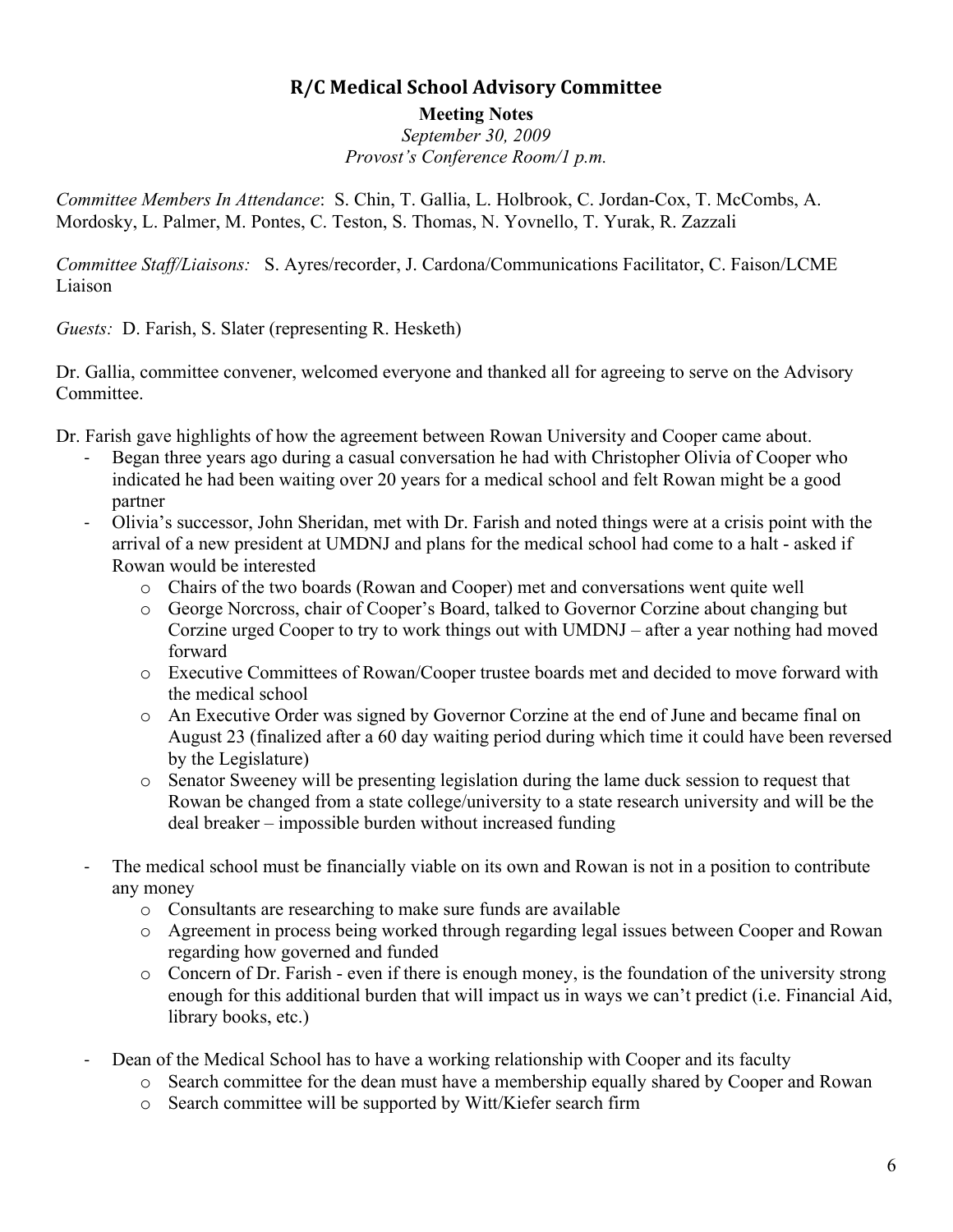- o Decisions need to be made regarding the job description for the dean and what type of medical school should be created
- ‐ Dr. Farish noted that a legitimate concern on campus is how do we make sure everything is done correctly
	- o Dr. Farish noted this committee has been formed from representatives of a broad constituency on campus to monitor and to be kept informed of all that is going on - will be the *go to* people for information
	- o Challenge will be to keep all up to date
	- o Dr. Farish reported that Dr. Gallia is the convener of this committee
	- o Dr. Farish reported that Dr. Faison is the clerk of works and everything should move through her - she should be copied on everything
	- o Dr. Annette Reboli is Dr. Faison's counterpart at Cooper and will oversee the LCME accreditation - she has been named Interim Dean of Cooper Medical School. This appointment involves no salary and was approved at Rowan's last Board of Trustees meeting in September. Dr. Reboli needed the title of Dean in order to move forward with the accreditation process
	- o Will be like moving a mountain to get all in place for the first class to begin in 2012
	- o Very early to hire a dean but would like the founding dean to have input in the design of the building
	- o **Dr. Farish charged the committee to be the doors, windows and telephones in keeping information flowing to campus**
- ‐ Dr. Christy Faison circulated a handout *Info at a Glance* and noted that the consultants and search firm hired have all visited campus
- ‐ Dr. Faison reported that the LCME has a set of standards and a committee must be formed for each standard: Instructional Setting Committee, Curriculum Committee, Medical Students, Faculty Policies and Procedure, Educational Resource committee and AFF Hospital Institution Committee
	- o Committees will be staffed and co-chaired by equal numbers from Cooper and Rowan
	- o Two meetings will be held per month either face to face or electronically
	- o Dr. Faison noted that Rowan has to be accredited before we can admit students in the program
- ‐ Dr. Faison reported that on Friday, October 2 a PowerPoint presentation will be held in Savitz 341 at 1:45 p.m. to explain what is ahead and what steps need to be followed
- ‐ Dr. Farish assured all on the committee that the consultants are available if need be and should be utilized
- ‐ Dr. Joe Cardona will be the point person and support mechanism for the flow of information to the University community - this flow of information is critical
	- o Dr. Cardona noted he will create a blog
- ‐ Dr. Gallia reported that updates by a variety of resource people will be given at future meetings to keep all members up to date on what is occurring and that he will arrange for a visit to Cooper
- ‐ Dr. Gallia reported that a meeting will be held once a month at times most convenient for committee members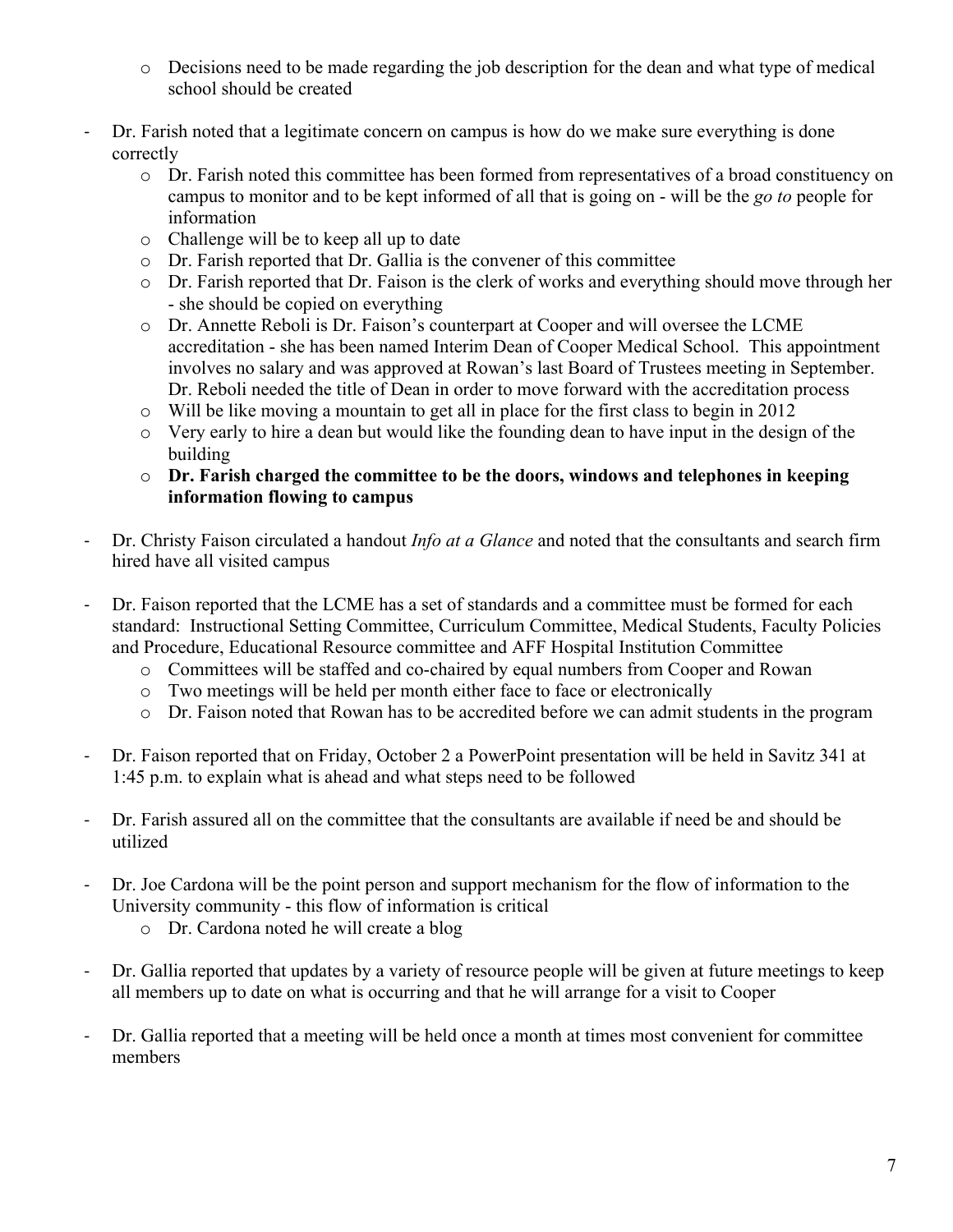### **Resolution Recommending Adoption of New Curriculum Process For a Major's Admission to and Removal from Restricted Status**

WHEREAS, The Provost appointed a Task Force on Restricted Major Status in the spring of 2009 to develop criteria for restricted major status, to coordinate the submission and initial review of requests, and to develop long-term process with the University Curriculum Committee to consider future requests for restricted major status.

AND WHEREAS, the first two duties of the Task Force on Restricted Major Status have been completed.

THEREFORE BE IT RESOLVED, that the University Senate create a new curricular process, called process D, for departments and programs to apply for restricted major status. The Process D form will be used to request a major's admission to or removal from restricted status and will follow the traditional process of consideration: by the department, dean, College Curriculum Committee, University Curriculum Committee, and the Provost's office.

AND BE IT FURTHER RESOLVED, that the deadline for submission for restricted major status to the Senate office will be December 1 of each academic year.